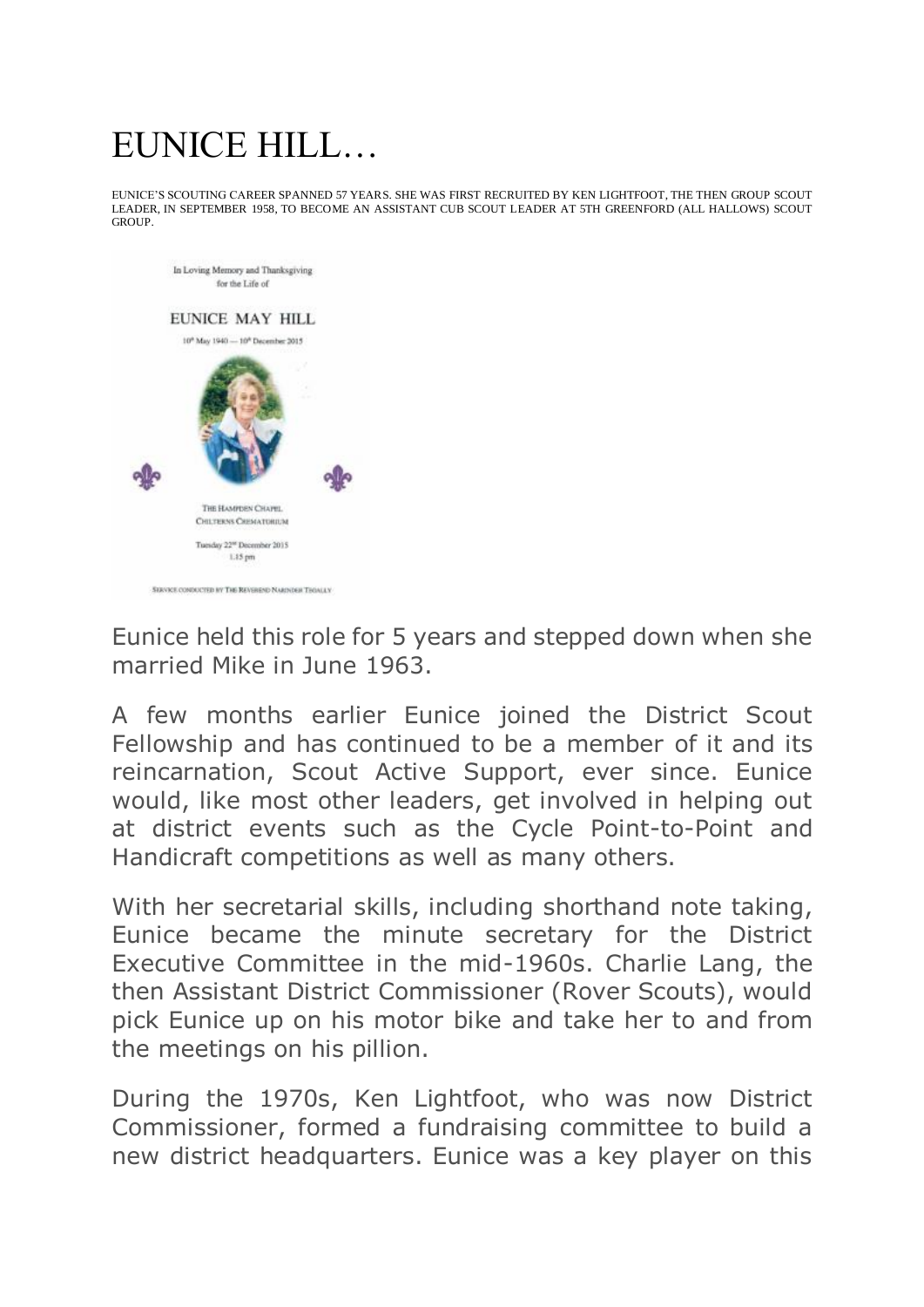committee and her organisational skills came in very useful. Is it co-incidental that the HQ was built in Hill Rise? Eunice was a one of the main organisers for the District Camp and Donkey Derby held in Ravenour Park as a fund raiser for the building. The campsite was situated where we hold our St. George's Day service nowadays.

In June 1974 Eunice became a full member of the District Executive Committee taking on the responsibilities of a charity trustee; and twenty years later she took on the role of leading the committee as the District Chairman – a position she held for 5 years. Since then Eunice has served the District as the Deputy District Chairman standing in for the Chairman in his absence and taking on specific responsibilities.



When the District celebrated its 50th anniversary in 1983, Eunice was one of the main organisers of the 50th anniversary Dance held at the Excelsior Hotel, once again putting her organisational and administrative expertise to good use.

Eunice also chaired the District Appointments Committee from around 1990 until October 2005 ensuring that all adults that joined our movement were suitable people and were joining for the right reasons.

One responsibility that Eunice took very seriously was recognising those that had passed away. It was Eunice herself that introduced the In Memoriam section during the district's St. George's Day service. She would collate the names and service of those Called to a Higher Service during the preceding year and read out their names with a proud and respectful tone, pausing for thought between each and every one. Eunice would hand write letters of condolences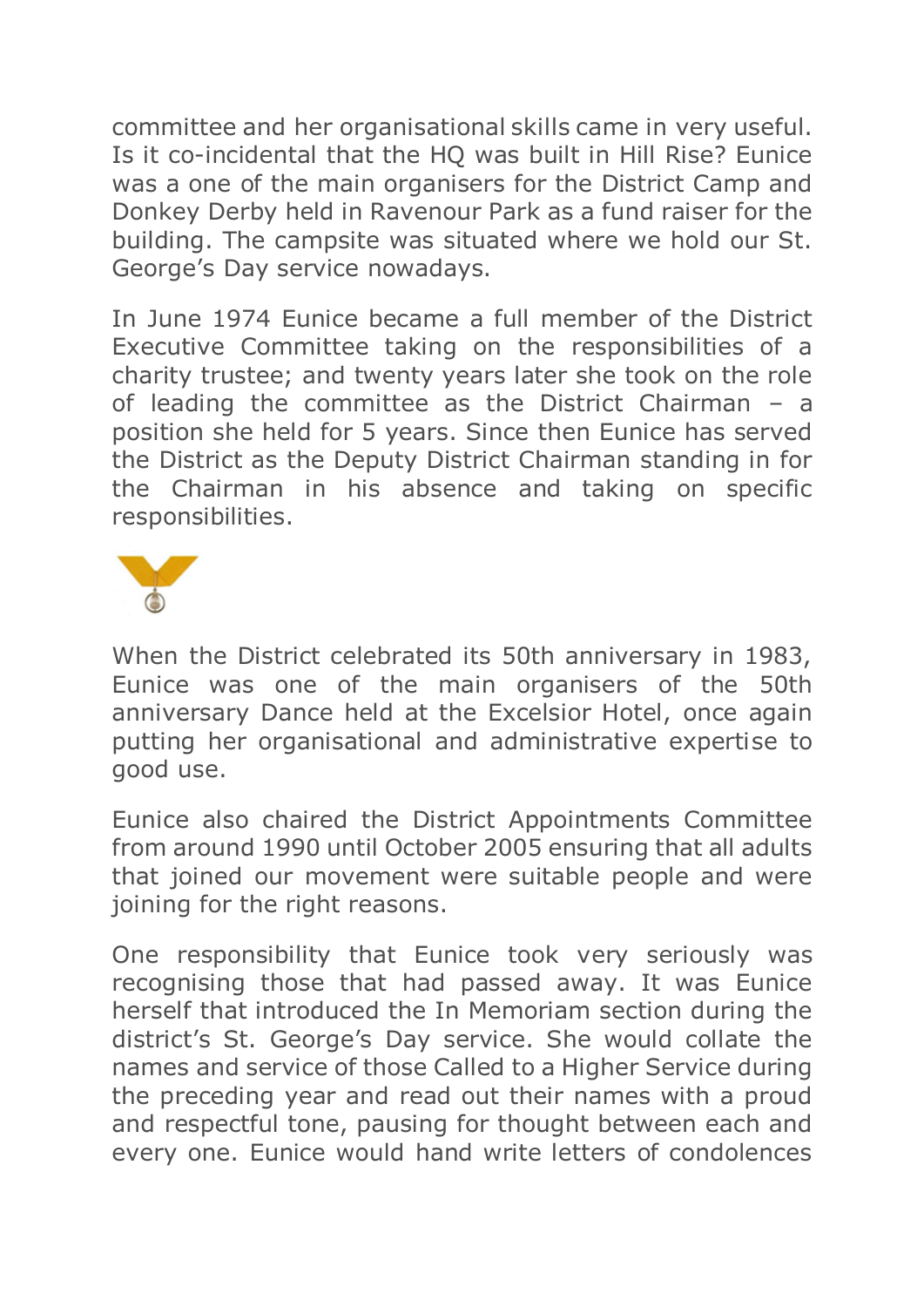on behalf of the district to relatives of some of these people especially as she probably knew most of them personally.

Eunice was recognised for her services to Scouting by the Chief Scout. She received the Medal of Merit in November 1984 and was awarded the Silver Acorn, for specially distinguished service, on St. George's Day 2006. In 2008 Eunice received the Chief Scout's 50 Years Service Award.

Eunice was also recognised by Greenford & District making her a District Vice-President in 1999.

Eunice was also a very good cook and loved baking. Her culinary creations have fed many of us over the years whether it was at a Scout Fellowship or Active Support event or catering for other activities such as working parties at Southall Activity Centre. Where ever it was the food was always second to none and very welcome.

Eunice suffered a stroke in November 2005. After a spell recuperating she was back to, almost, her old self. Unfortunately, though, she was no longer allowed to drive which was a big blow for Eunice. However, Mike stepped up and effectively became Eunice's taxi driver. Ensuring that his diary was free when Eunice had something on, Mike ensured that Eunice could continue with her life as much as possible. Mike would drive Eunice to meetings, rehearsals, Fellowship and SAS gatherings, quite often waiting in the car or side rooms for her. Eunice loved and respected Mike for his devotion to her.

Eunice, however, was probably best known to the majority of us for her involvement in the Greenford Gang Show, which she loved. Eunice's association with Gang Show started in 1961 at All Hallows church hall where she would make the tea for Sunday rehearsals. Eunice met Mike, the love of her life, at Gang Show. For 49 years, Eunice took on behind the scenes and administrative roles for Gang Show including Prompt and being on the show committee. She